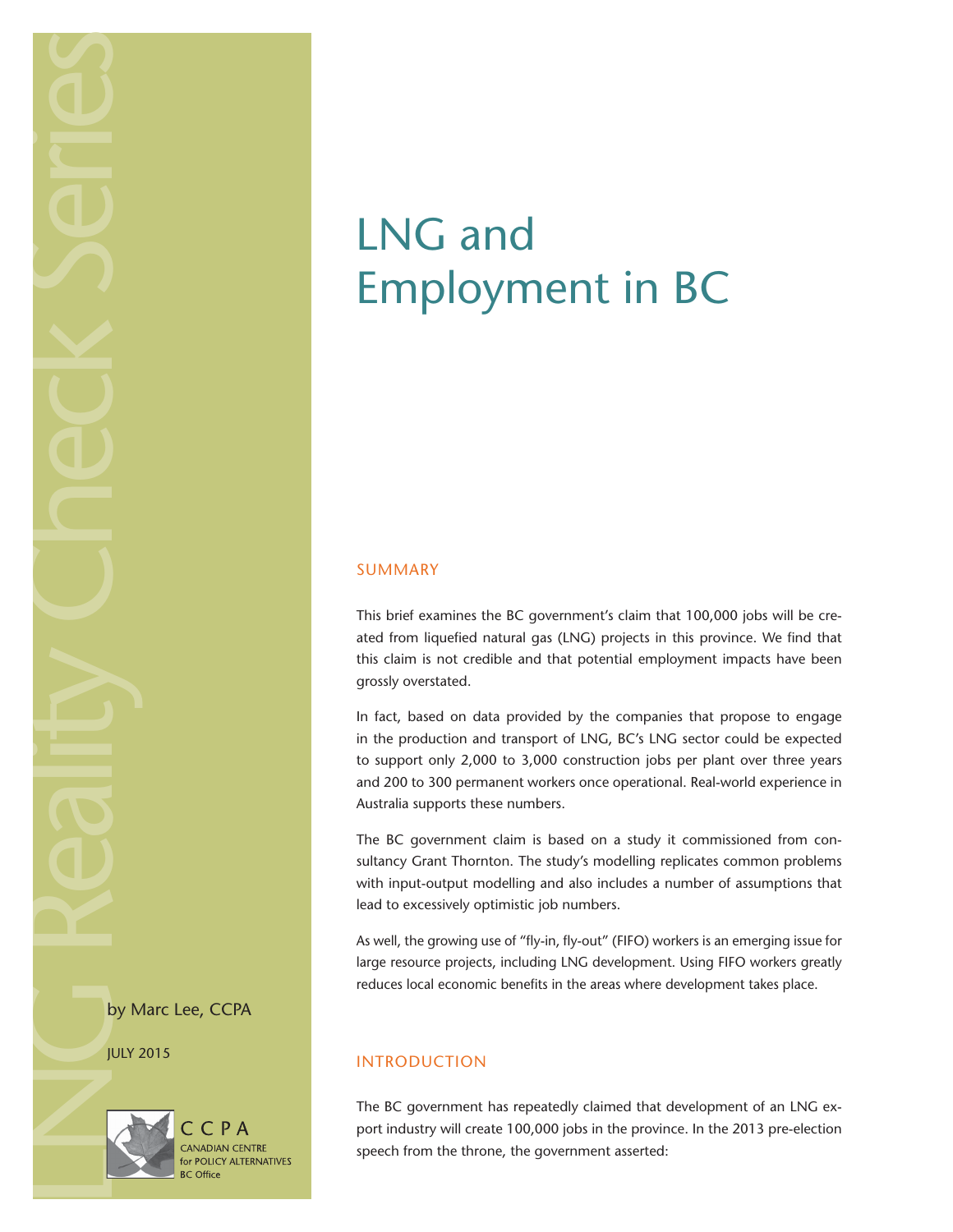*An estimated 39,000 new full time jobs, on average, will be created during a 9 year construction period. Once all facilities reach full production, there could be over 75,000 new annual full time jobs. These jobs can be created in every part of our province, in many different sectors and sustained for generations to come. Construction jobs. Facility jobs. Highly skilled trades jobs. Jobs in the professional services. Jobs for First Nations. Jobs for businesses that support the industry. Technology jobs.*<sup>1</sup>

Prior to the 2013 throne speech, however, the BC government's expectations for LNG jobs were substantially lower. Its Liquefied Natural Gas Strategy, released February 2012, argued that three LNG plants in BC would create 800 new long-term jobs in the LNG sector, up to 9,000 more jobs during construction and several thousand more indirect jobs.<sup>2</sup> Later in 2012, government ambitions for LNG had grown to five plants, with internal modelling for the government estimating the plants would create 2,400 new jobs, with 15,000 temporary jobs during the construction period.<sup>3</sup>

The shift in rhetoric about LNG jobs came from a single study commissioned by the BC government just weeks before its 2013 throne speech.<sup>4</sup> This brief provides a reality check by reviewing projections from the companies themselves about how many jobs can realistically be expected from LNG (if any plants are actually built). We then look more closely at how LNG job claims were inflated to 100,000 through a series of exaggerations and the misuse of input-output modelling techniques. Finally, we consider some of the challenges for realizing employment benefits in BC due to the use of FIFO workers, which is increasingly commonplace in resource industries.

## LNG proponent job estimates

The total number of jobs at new LNG terminals in BC is related to the number of terminals that eventually get built. While many proponents have expressed interest, no party has yet made a final investment decision. A number of employment estimates from BC's LNG proponents have emerged from their BC Environmental Assessment filings:

• Petronas, the LNG frontrunner whose delays in making a final investment decision have become headline news, claims its 12 million tonne (phase one) Pacific NorthWest LNG project would employ 3,500 workers at peak construction. After the terminal opens, there will be permanent jobs for only 200 to 300 operational workers.<sup>5</sup> In June 2015, Petronas was cited as having made a "conditional" final investment decision, pending legislative changes in BC, environmental assessment approval and support of First Nations.<sup>6</sup>

Petronas claims its 12 million tonne (phase one) Pacific NorthWest LNG project would employ 3,500 workers at peak construction. After the terminal opens, there will be permanent jobs for only 200 to 300 operational workers.

<sup>1</sup> Government of BC 2013. On July 23, 2013, the government stated "more than 75,000 permanent skilled workers" and 60,000 workers during peak construction in 2016 and 2017 ("Action plan released for B.C's LNG sector," media release, at: https://news.gov.bc.ca/stories/action-plan-released-for-bcs-lng-sector).

<sup>2</sup> Government of BC 2012. An infographic accompanying the release claims an even larger number, 40,000 jobs. The government's earlier February 2012 *Natural Gas Strategy* document claims 1,500 plant construction, 1,500 pipeline construction jobs and 125 permanent LNG jobs for one plant, the Kitimat LNG terminal.

<sup>3</sup> Personal communication from Deetken Group, September 2012. Numbers taken from modelling done for the BC government. These numbers have not been verified but were reportedly gathered from LNG proponents.

<sup>4</sup> The BC government first contacted Grant Thornton (GT) on January 20, 2013, and the throne speech was given on February 12, 2013. This intriguing story emerged from an FOI request from *Focus Magazine*, which uncovered emails between BC government officials, GT and the Deetken Group (see note 3). Deetken provided direct jobs estimates to GT, based on its LNG proponents, but the attributed source in the GT report was changed on February 4, 2013, to be "the Province and its advisors," according to Broadland 2014.

<sup>5</sup> Pacific NorthWest LNG 2013.

<sup>6</sup> Canada Newswire 2015.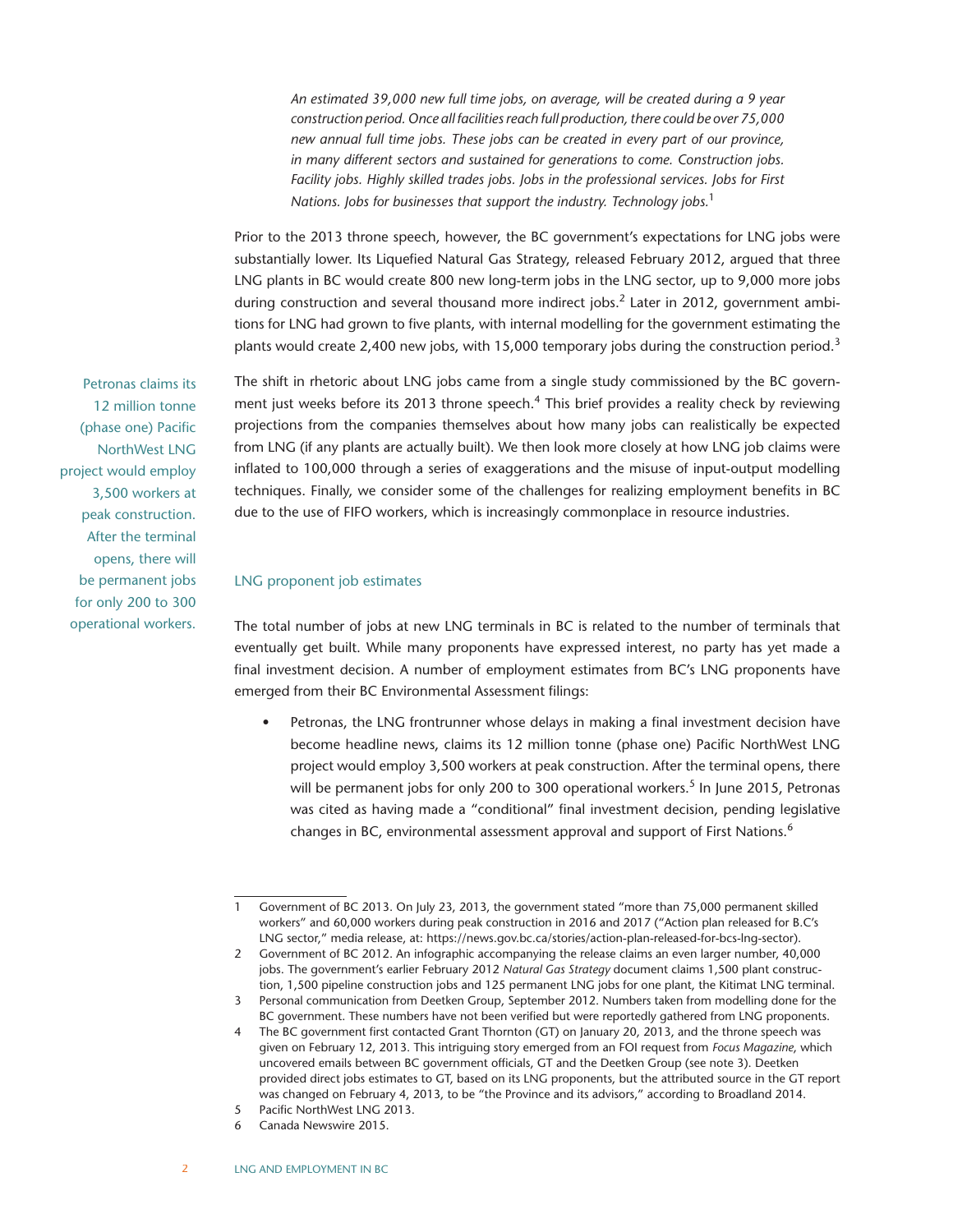- Woodfibre LNG's plan for a facility outside of Squamish calls for 600 person-years of construction work (an average of 200 workers for three years) and 100 permanent jobs for facility staff ("skilled technicians and operators, management and supervision, and unskilled workers") and office staff ("management, professional engineers, and office support") once open.<sup>7</sup> Woodfibre is one of the smaller proponents in terms of planned export volume and plant size. In addition, a FortisBC gas pipeline to the plant would involve 500 to 650 person-years of construction work and "potentially" five operating jobs. $8$
- In Exxon's plan for a 15 million tonne (Mt) phase-one LNG terminal in Prince Rupert, the company claimed the resulting West Coast Canada LNG project would employ a peak of 1,000 to 6,000 construction workers "depending on the final development plan"—but far fewer permanent jobs when the plant opens, with 250 to 300 facility and office staff, plus 50 to 150 people on contract for services such "tug operators, boat pilots, cleaning and catering services, local transportation services, safety, audit and monitoring services."<sup>9</sup>
- The LNG Canada consortium, led by Shell, states that phase one of its project would require a peak of 5,500 construction workers, then 200 to 400 operational workers.<sup>10</sup> In construction, Shell has previously commented that it plans to "ship large pre-built modules to Kitimat to reduce number of construction workers needed" for its proposed LNG plant.<sup>11</sup>
- Aurora LNG, which includes Chinese state-owned company CNOOC, is also eyeing Prince Rupert for a 10–12 Mt facility that would employ up to 5,000 construction workers and 200 to 400 permanent workers.<sup>12</sup>

Experience from Australia's LNG industry confirms that most of the employment benefit is during the construction stage. In 2014, there were an estimated 13,000 construction workers building three LNG facilities in Gladstone, Australia.<sup>13</sup> At a project level, Australia Pacific LNG, a development with anticipated startup this year, employed 2,100 workers at peak construction of the LNG terminal, plus 800 on a pipeline and 2,000 upstream in the gas fields. Operations employment is much lower, with an estimated 325 workers at the plant, 20 for the pipeline and 520 in the gas fields.<sup>14</sup>

A 2010 study for the Australia National Resources Sector Employment Taskforce was somewhat more optimistic, with estimated operating employment at between 550 and 650 professional and technical staff per LNG facility during operations (estimates for Western Australia, a region similar to Northern BC and also "greenfield" development requiring all-new capital investment).<sup>15</sup> Even these higher estimates demonstrate that LNG is a very capital-intensive business—there would be several thousand temporary construction jobs for a given LNG facility but, once complete, only a few hundred jobs to operate the facility.

From this review, it is clear that the number of direct jobs resulting from an LNG export industry, even a large one, would be much smaller than claimed by the BC government.

LNG is a very capital-intensive business—there would be several thousand temporary construction jobs for a given LNG facility but, once complete, only a few hundred jobs to operate the facility.

<sup>7</sup> Woodfibre LNG 2013:12.

<sup>8</sup> Eagle Mountain–Woodfibre Gas Pipeline Project 2013.

<sup>9</sup> West Coast Canada LNG 2015:40. In construction, also stated as 4,000 to 20,000 person-years.

<sup>10</sup> LNG Canada 2013.

<sup>11</sup> Jones 2013.

<sup>12</sup> Aurora LNG 2015.

<sup>13</sup> Marlow and Jang 2014.

<sup>14</sup> Australia Pacific LNG 2010. See chart 5.5, p. 33.

<sup>15</sup> National Resources Sector Employment Taskforce 2010.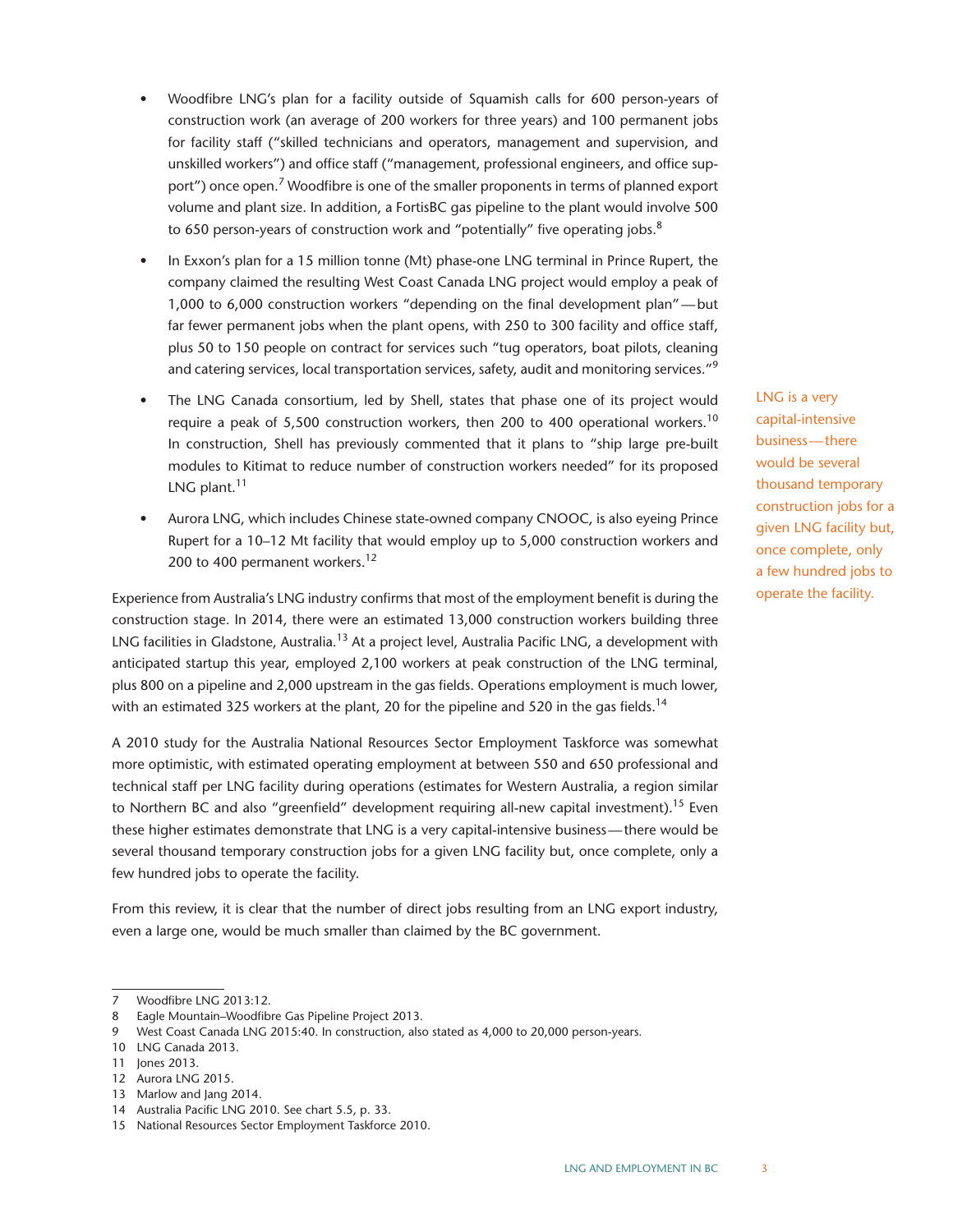Beyond the LNG plants themselves, a doubling or tripling of production to meet Asian demand would lead to additional employment gains upstream, through extraction (fracking) and processing of gas in the Northeast. BC's natural gas industry in 2014 amounted to about 6,200 direct jobs, up from 4,200 the year before, with another 3,000 in support activities.<sup>16</sup> However, in the capital-intensive natural gas industry, substantial economies of scale are possible—meaning that doubling output will lead to much less than double the number of jobs.

#### Behind the BC government's claim

To get to the "100,000 jobs" number used in the 2013 pre-election throne speech, in the weeks beforehand the BC government commissioned a consultancy, Grant Thornton (GT), to develop employment estimates.17 Included in the resulting *Employment Impact Review* was GT's disclaimer that its analysis was based on information provided by the province. Moreover, the analysis itself was created primarily from the government's own input-output model from BC Stats. Thus, there was no practical reason for GT to be hired to use the government's own numbers and model apart from providing the appearance of independent justification for an absurdly large jobs number.

Review of GT's analysis shows clearly that employment numbers are excessively optimistic at almost every step in the process. Even the headline number of 100,000 jobs conflates permanent jobs with temporary construction jobs (to be clear, the BC government made this misrepresentation, not GT).

The GT report assumes five LNG plants will be built, with a total capacity of 82 Mt of LNG exported per year. This projection of exports from BC is wishful thinking, as that figure is equivalent to one-third of all the LNG exported worldwide in 2012.<sup>18</sup> Australia, which has been growing its LNG industry for more than two decades, had total capacity of 24 Mt as of fall 2014 (although more is in development).<sup>19</sup> In fact, BC may get only one or two plants operational, and even this is not guaranteed given the economics of LNG markets (more on this in the final section).

Those five LNG plants are assumed to employ 2,400 full-time equivalent (FTE) operating jobs annually, a figure from the BC government.<sup>20</sup> Yet, even 2,400 jobs appears to be an overstatement. Table 4 of the GT report shows that existing LNG capacity in Australia and in the US state of Maine supports about 21 full-time-equivalent jobs per million tonnes of LNG produced per year, while the BC government assumes 29 FTE jobs.<sup>21</sup> The GT report fudges this difference, calling it "slightly higher" and "comparable" when in fact the BC estimate is 40 per cent higher than Australia or Maine. Put another way, based on real-world experience from Australia or Maine, BC should expect closer to 1,700 full-time equivalent (FTE) jobs for five terminals, or 340 jobs per terminal.

- 17 Grant Thornton 2013.
- 18 International Gas Union 2013.
- 19 Asia Pacific Foundation of Canada 2014.
- 20 Deetken Group, as per note 3.
- 21 Grant Thornton 2013. Figures have been rounded. Table 4 cites 21.56 FTE per million tonnes per year for Pacific LNG in Australia and 20.63 for Robbinston in Maine, and it assumes 29.27 for BC calculations.

There was no practical reason for Grant Thornton to be hired to use the government's own numbers and model apart from providing the appearance of independent justification for an absurdly large jobs number.

<sup>16</sup> Government of BC, BC Stats. Note that some larger employment estimates of the natural gas industry include current jobs in the domestic utility (e.g. Fortis workers maintaining their gas distribution network). But these domestic utility jobs would not grow if an LNG industry were to take root, as the new production would be exported.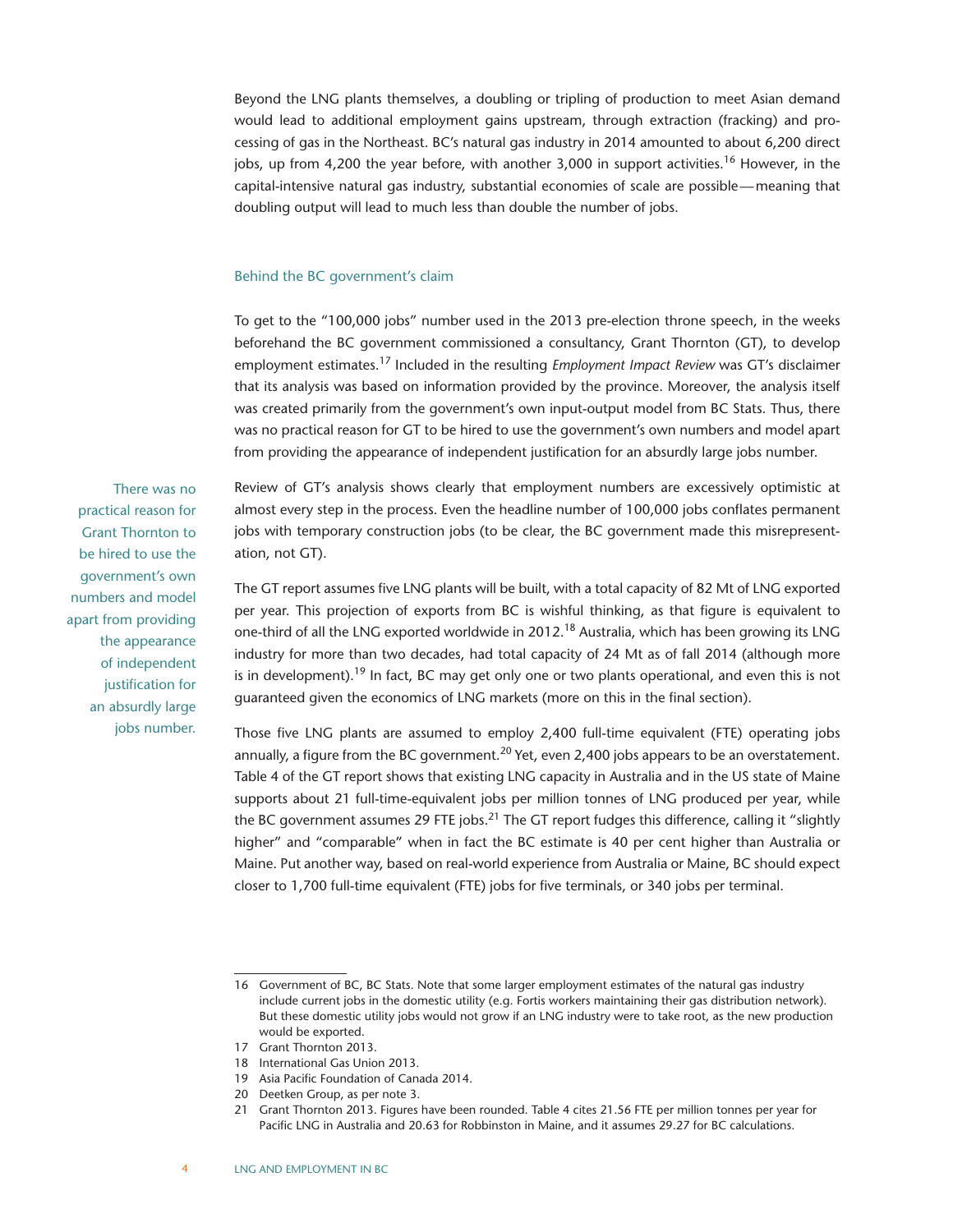The GT study then ran the 2,400 direct jobs figure through the BC Stats input-output model to come up with bigger and more impressive-sounding numbers: specifically, an additional 61,700 jobs from "indirect" employment—gains to upstream or supplier industries—and another 11,100 jobs from "induced" employment—gains from new workers spending their incomes in the local economy. Those 2,400 new direct jobs thus would theoretically drive the creation of 72,800 new indirect and induced jobs—a figure that is simply unbelievable and is contrary to the dynamics of any industry anywhere.

Input-output models are often used to justify big projects, from the 2010 Olympics to Enbridge's Northern Gateway Pipeline.<sup>22</sup> The objective of input-output models is to take existing economic relationships (including labour and output from supplier industries) to make estimates about the impact of a new development. To do this, the model is "shocked" with, for example, a 25 per cent increase in the size of a particular sector of interest. This then has ripple effects through the model, with increases in the output and employment of supplier industries.

This leads to the first problem with using input-output modelling in the BC context: the province has no LNG export sector and therefore no LNG sector that can be simulated using the model. The GT text repeatedly mentions "associated multipliers that were adjusted to reflect the LNG sector" but does not explain how this was done. In effect, GT made assumptions to simulate an LNG industry within the model but has not been transparent in defense of those assumptions.

Second, input-output models by their very nature are biased towards overstating the economic impacts of new investment. In particular, the models assume that workers are sitting unemployed on the sidelines. If this were true, worker incomes would add new dollars into the BC economy that then get spent in line with normal consumption patterns. However, if LNG merely leads workers to shift from an already existing job to an LNG job, this benefit is limited to the difference in income received by the worker. If LNG leads workers to move from another jurisdiction to BC, this could be shown to have positive economic impact for BC; however, doing so ignores the offsetting negative impact on the other jurisdiction.

Third, input-output modelling is a linear process, meaning that, for example, a 25 per cent increase in the GDP and employment of the direct (LNG) sector automatically leads to a 25 per cent increase in GDP and employment of upstream (supplier) industries. Put another way, it assumes there are no economies of scale, and that additional output leads to new employment in proportion to the existing industry (again, assuming these workers were previously unemployed). Yet, in very capital-intensive operations like natural gas, increases in production for upstream facilities operating below full capacity lead to miniscule employment effects. Increasing the total flow of gas may be as simple as further opening a tap, with minimal employment impact.

It is, of course, reasonable to expect that a new LNG sector would lead to greater indirect jobs in upstream gas extraction and processing. To meet the demand of a proposed LNG sector producing 82 Mt per year would mean effectively a tripling of output from BC's northeast. At most this would lead to a tripling of employment, but as noted above, the actual increase in jobs would likely be much lower due to economies of scale in this industry. In this context, GT's estimates of an additional 5,000 jobs in gas extraction and 3,200 in support activities resulting from LNG seem reasonable enough. However, GT includes an additional 4,100 indirect jobs for "pipeline Input-output models by their very nature are biased towards overstating the economic impacts of new investment. In particular, the models assume that workers are sitting unemployed on the sidelines.

<sup>22</sup> Shaffer, Greer and Mauboules 2003; Lee 2012.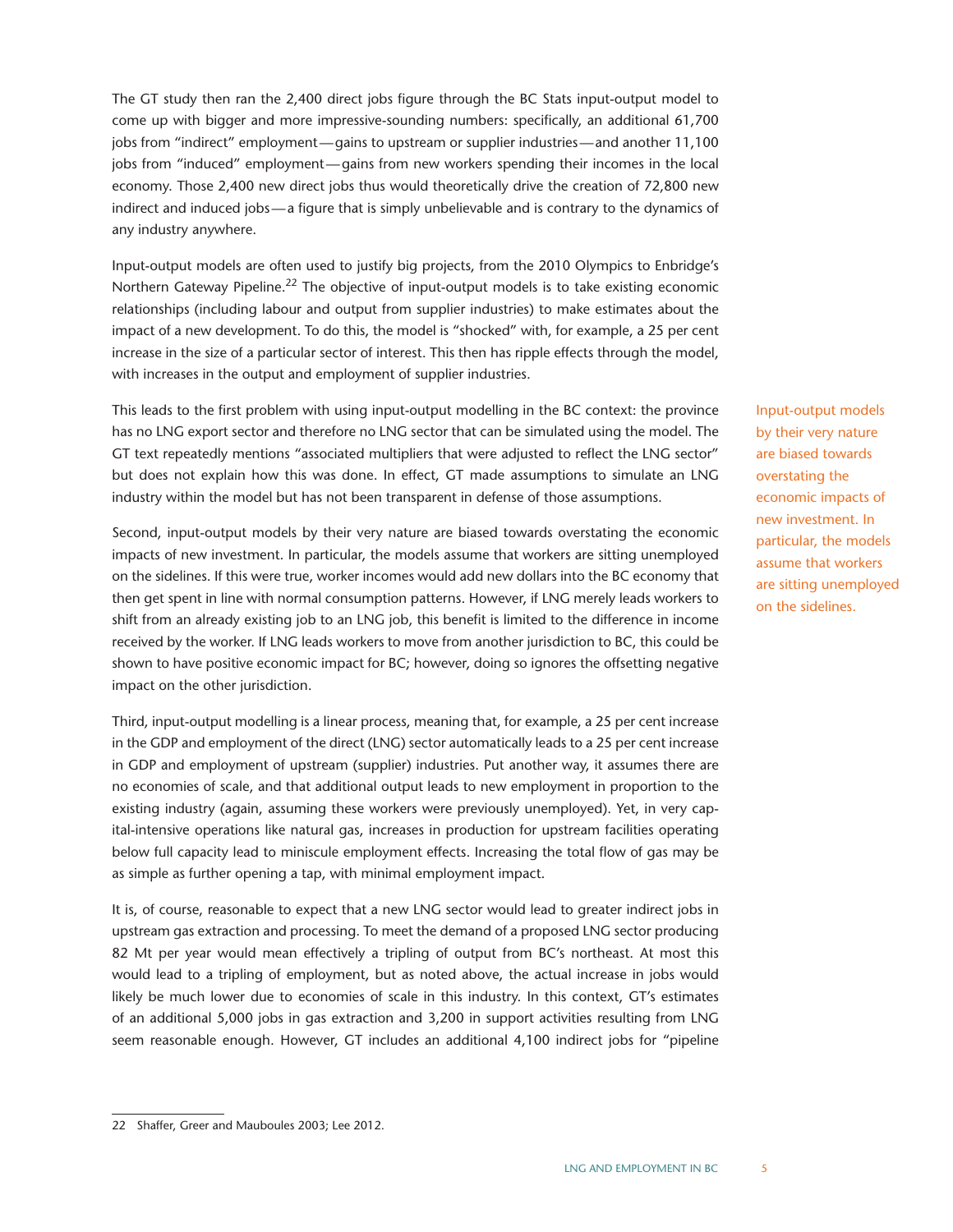transportation," which seems extremely unrealistic given that other pipelines support only a small number of jobs.<sup>23</sup>

The most suspect numbers in the GT report are in the indirect category, which comprises the majority of claimed new jobs, including:

- Alleged gains of 10,900 FTE jobs in "architectural, engineering and related services." This number is implausibly large, and much of that work may be done outside BC due to the global nature of the industry.
- Another suspiciously large number is 38,500 FTE jobs in vaguely outlined "other supplier industries"; the GT report notes without further comment that these include "utilities, retail, transportation and warehousing, finance, insurance and real estate, construction (repair), other professional services, equipment rentals and accommodation." Many of these jobs would rightly be considered as induced employment, not indirect, suggesting flaws in the application of the model.

Finally, the GT report claims there will be 11,000 jobs from induced employment—the impact of new workers spending their incomes on goods and services. Induced employment is particularly difficult to measure accurately and requires further assumptions about consumer expenditures that may result from increased income. For example, a supermarket in Kitimat that doubles its sales due to LNG would not necessarily build a whole new storefront to service this additional demand, with double the cashiers, managers and clerks; instead, it may be able to handle that demand with its existing complement of staff, if previously operating below capacity, or with a few additional hires. An input-output model, by contrast, would assume that doubling sales would be like opening up a second store.

These are the main ways in which input-output models can be highly misleading, although the nature of the results in the GT report suggests additional problems in how the model was applied. Based on data provided by the companies themselves, BC's LNG sector could be expected to support about 2,000 to 3,000 construction jobs over three years per plant and 200 to 300 permanent workers once operational. Thus, the BC government's original estimates in the 2012 Natural Gas Strategy—800 permanent jobs and up to 9,000 construction jobs, based on three LNG terminals getting built—are much closer to the mark than the subsequent claim of 100,000 jobs.

#### FIFO workers and northern economic development

Use of "fly-in, fly-out" workers is becoming commonplace for mining, oil and gas and other resource development projects. This practice enables companies to bring in the labour they need rather than rely on local labour markets, which are typically small and do not have idle workers trained to meet the specific needs of the industry.

In Canada, the Alberta oil sands is a case in point. A study from Statistics Canada found that as many as 133,000 workers (in 2008 at the peak of the business cycle) were inter-provincial workers. These workers lived in a different province and travelled to work in Alberta.<sup>24</sup> This dynamic

Use of "fly-in, fly-out" workers is becoming commonplace for mining, oil and gas and other resource development projects. This practice enables companies to bring in the labour they need rather than rely on local labour markets.

<sup>23</sup> Enbridge, for example, claimed that permanent employment from its proposed Northern Gateway pipeline from Alberta to the BC coast would be 217 jobs. See Lee 2012.

<sup>24</sup> Statistics Canada 2013.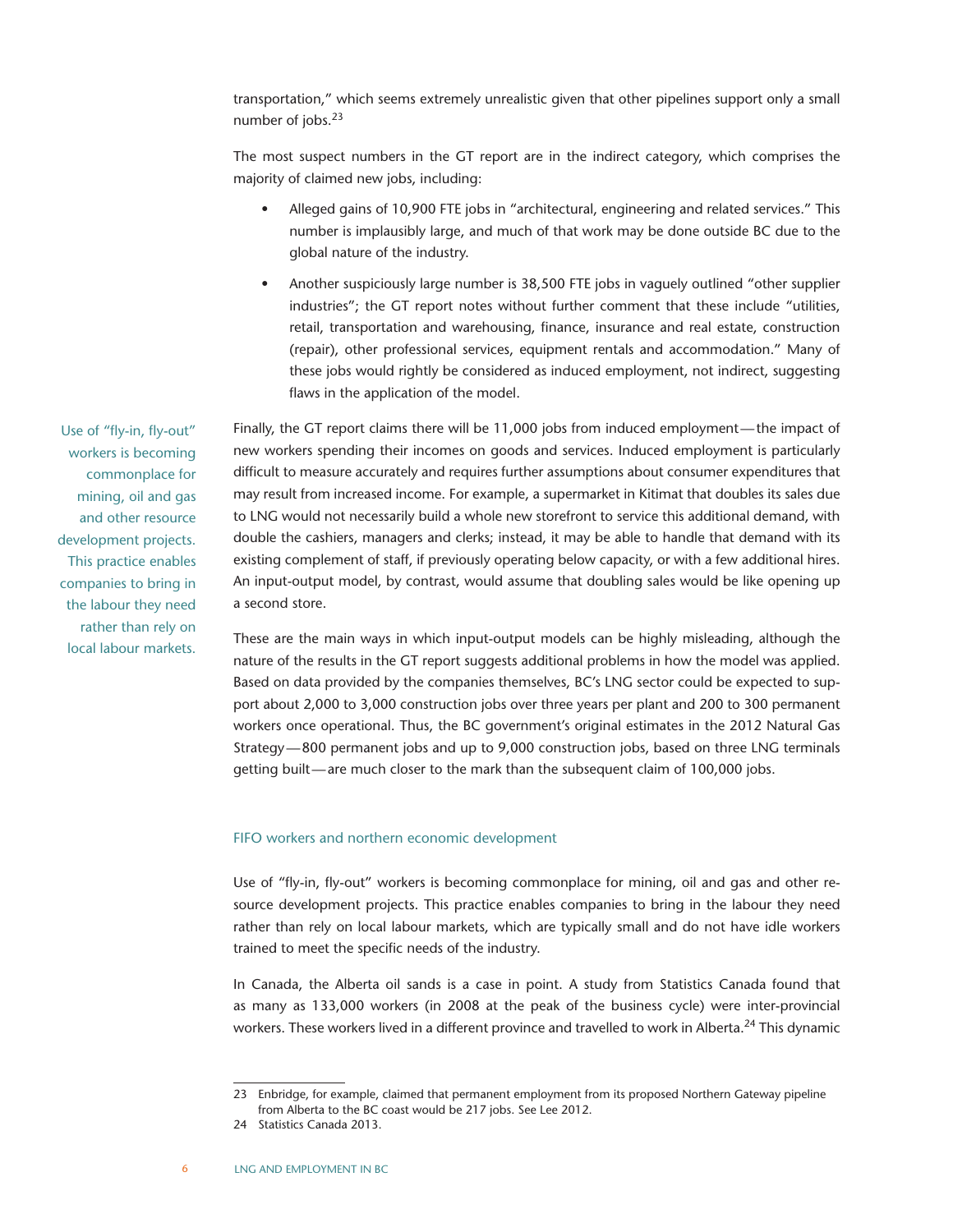affects the induced employment effects cited above—if workers in BC were to send most of their incomes to their real homes and families in a different province, economic activity in BC would be correspondingly diminished.

The rise of temporary migrant workers from other countries has also been widely noted. Numerous cases show that BC is already bringing in temporary foreign workers for projects in the north, including the upgrading of Rio Tinto Alcan's aluminum smelter in Kitimat, BC Hydro's Northwest Transmission Line and northern coal mines. A memorandum of understanding between the federal and BC governments acknowledges that temporary workers will be needed to get LNG facilities up and running.25

Australia's experience with a mature and expanding LNG industry is worth considering for lessons. Its LNG plants are located in relatively remote locations, similar to what is being proposed for BC. Construction is primarily done by migrant workers from other parts of the country and overseas. In Western Australia, 87 per cent of the construction workforce and 60 per cent of the operational workforce in the broader mining sector (including gas) are FIFO workers.<sup>26</sup> They are typically accommodated in work camps adjacent to local towns, although the influx also pushes up local housing and other living costs to the detriment of those without a connection to the industry.<sup>27</sup> Smaller communities in Australia have been lobbying for "royalties for regions," a reinvestment of proceeds of resource development for the benefit of the local area.

# CONCLUSION: WILL ANY LNG JOBS MATERIALIZE?

The BC government's focus on LNG exports to Asia offers up a potential new round of economic boom times and benefits in terms of jobs and revenues. However, recent economic developments make getting an LNG export industry off the ground more challenging. The premise of LNG exports was based on exporting gas from North America to Asia, where prices are much higher, but to do that requires expensive and energy-intensive liquefaction terminals plus shipping and re-gasification terminals on the other end. For gas that costs \$4 per million BTUs in North America, the price must be around \$10 in Asia just to break even.<sup>28</sup>

LNG prices in long-term contracts are generally linked to the price of oil, which has dropped substantially in the past year. Recent data from Asian LNG markets shows that market prices have dropped substantially. Landed prices of LNG were \$7.85 per unit in Japan and Korea and \$7.45 in China as of February 2015.<sup>29</sup> Thus, at current prices the export of BC LNG is not a profitable venture, although Asian state-owned companies like Petronas may well be interested in paying a premium to lock up supply for several decades. New global LNG supply coming on-stream in 2015 and beyond, plus a drop in demand in Asian markets, suggests that low prices will persist for some time.

BC's job-creation choices are not just between LNG and the status quo. The need for action in the face of climate change lays down a fundamental challenge for how BC manages its resources. BC has taken some bold first steps down the path of climate action, including a carbon tax and other BC's job-creation choices are not just between LNG and the status quo. The need for action in the face of climate change lays down a fundamental challenge for how BC manages its resources.

<sup>25</sup> P. O'Neil 2014.

<sup>26</sup> Chamber of Minerals and Energy of Western Australia 2014.

<sup>27</sup> Asia Pacific Foundation of Canada 2014.

<sup>28</sup> Reviewed in Lee 2014.

<sup>29</sup> US Federal Energy Regulatory Commission 2015.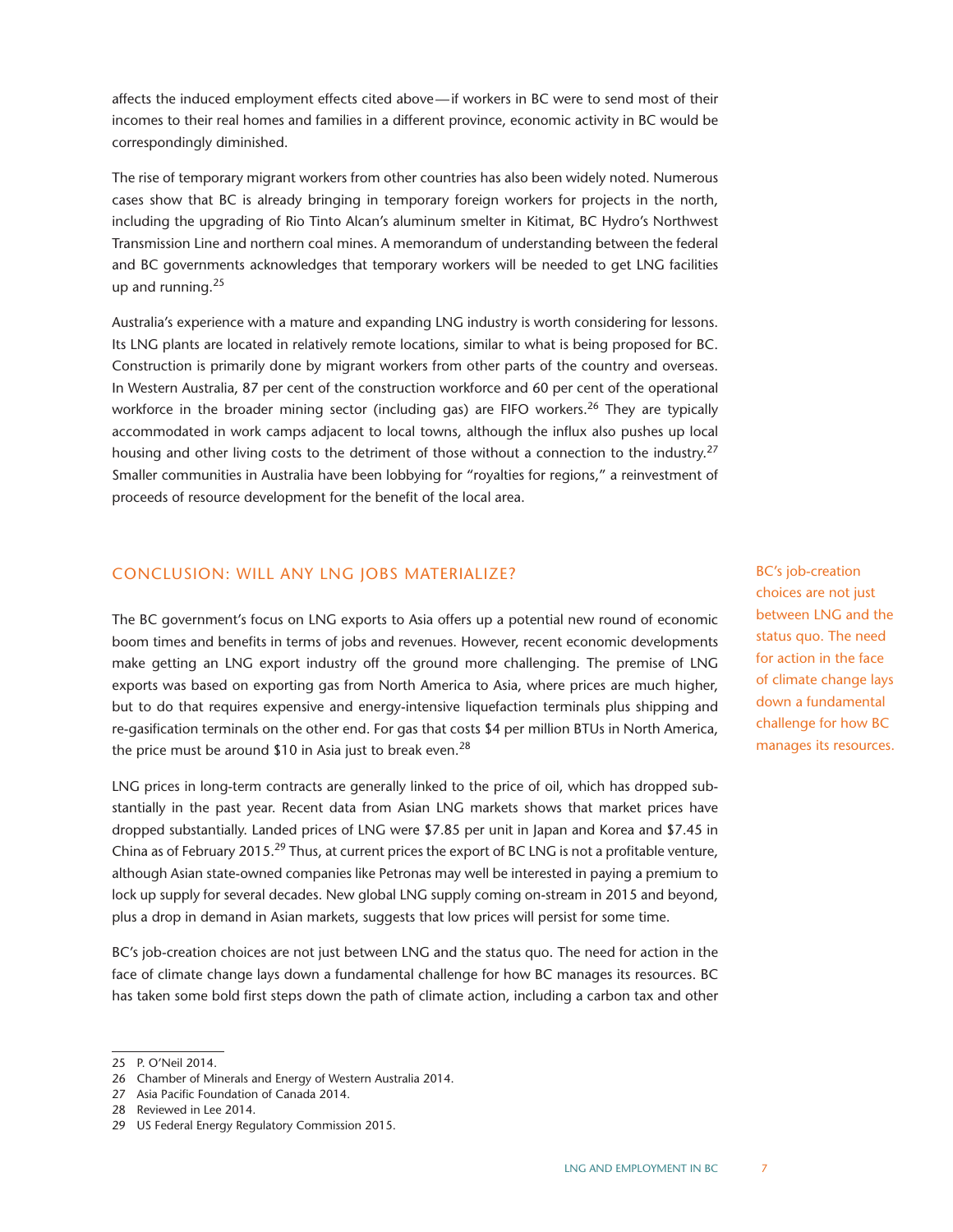initiatives starting in 2008. Reducing BC's carbon emissions to something close to zero within a few decades will require a lot of work to be done, including transportation, building retrofits and clean energy. If BC embraces that possibility, and plans appropriately, a full employment strategy around climate action would represent a pathway towards harmonizing environmental and economic policies—one that would create far more jobs than LNG.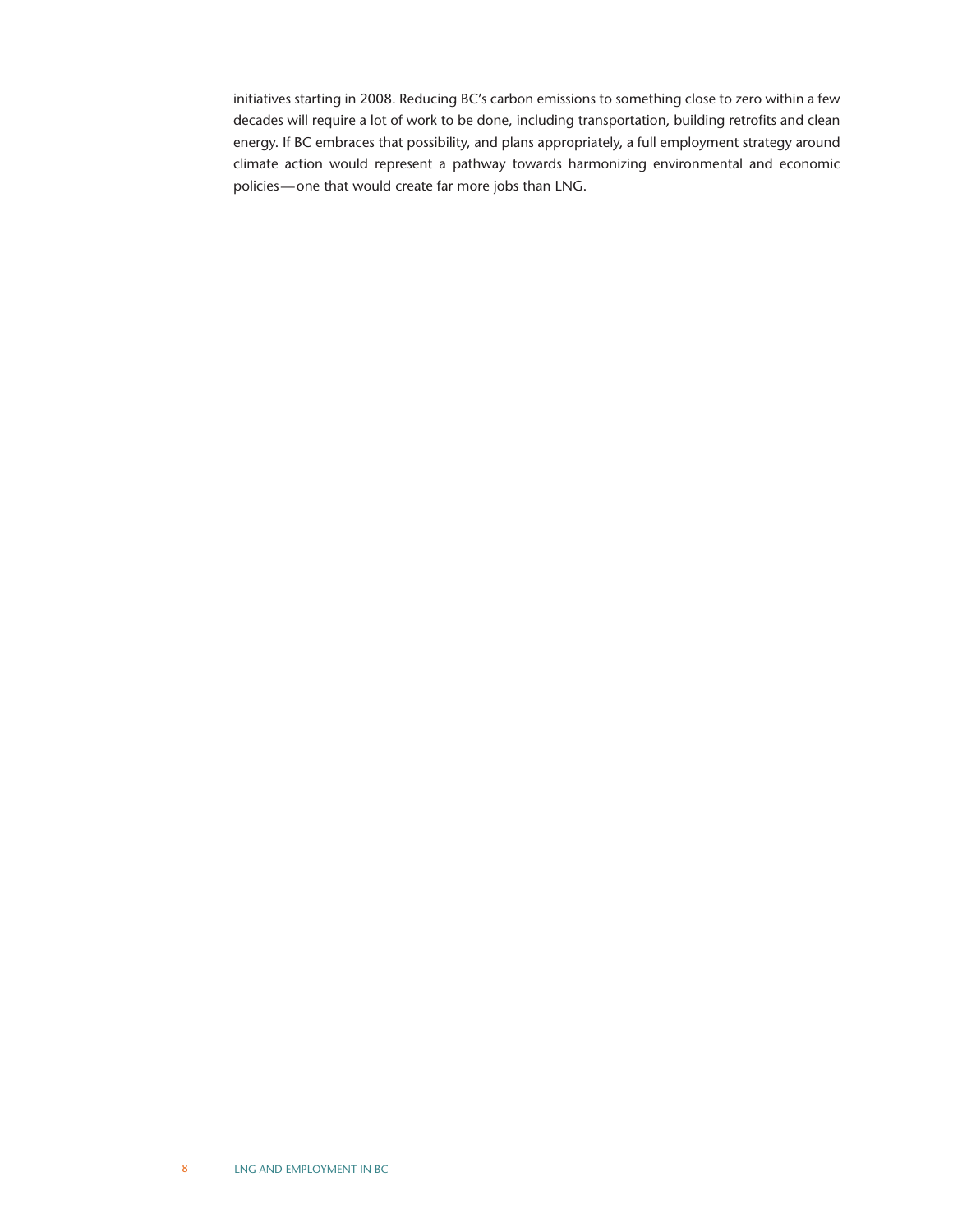## **REFERENCES**

- Asia Pacific Foundation of Canada. 2014. *Australia's Experience in Developing an LNG Export Industry*. Research report. September 17. At: https://www.asiapacific.ca/research-report/ australias-experience-developing-lng-export-industry.
- Aurora LNG. 2015. Project Description (revised), Application to BC Environmental Assessment Office. January. At: http://a100.gov.bc.ca/appsdata/epic/html/deploy/epic\_document\_416\_38524.html.
- Australia Pacific LNG. 2010. "KPMG Economic Impact Assessment." In: *The Australia Pacific LNG Project: Economic Impact Statement*, vol. 5, ch. 44. Published by KPMG Econtech. At: http://www.aplng. com.au/pdf/eis/Volume\_5/Vol\_5\_Att\_44\_KPMG\_Economic\_PipelineandLNGFacility.pdf.
- Australian Government. 2010. *National Resources Sector Employment Taskforce: Resourcing the Future*. Technical paper. July. At: http://industry.gov.au/skills/RelatedAgenciesCouncilsAndStrategies/ Documents/TechPaper.pdf.
- Broadland, D. 2014. "Did the BC government fake LNG numbers before last year's election?" *Focus Online*. March. At: http://focusonline.ca/?q=node/695.
- Canada Newswire. 2015. "Pacific NorthWest LNG announces final investment decision." June 11. At: http://www.newswire.ca/en/story/1554511/ pacific-northwest-lng-announces-final-investment-decision.
- Chamber of Minerals and Energy of Western Australia. 2014. *2015–2025 Western Australia Resources Sector Outlook*. November. At: http://www.cmewa.com/policy-and-publications/annual-reportsspecial-publications/preview?path=2015-2025%2BWA%2BResources%2BSector%2BOutlook%2BF ull%2BReport.pdf.
- Deetken Group. 2012. Personal communication. September.
- Eagle Mountain–Woodfibre Gas Pipeline Project. 2013. Project Description, Application to BC Environmental Assessment Office. August. At: http://a100.gov.bc.ca/appsdata/epic/html/deploy/ epic\_project\_home\_406.html.
- Government of BC. 2012. "Natural gas fuelling new economic opportunities." Press release. February 3. At: http://www.newsroom.gov.bc.ca/2012/02/natural-gas-fuelling-new-economicopportunities.html.
- Government of BC. 2013. Speech from the Throne. February 12. At: http://www.newsroom.gov. bc.ca/2013/02/2013-speech-from-the-throne.html.
- Government of BC. No date. BC Stats. Labour Market Statistics—Data Tables. At: http:// www.bcstats.gov.bc.ca/StatisticsBySubject/LabourIncome/EmploymentUnemployment/ LabourForceStatisticsAnnual.aspx (accessed June 16, 2015).
- Grant Thornton. 2013. *Employment Impact Review*. Produced for the BC Ministry of Energy, Mines and Natural Gas. February. At: http://www.llbc.leg.bc.ca/public/pubdocs/bcdocs2013/528494/ grant%20thornton%20-%20lng%20employment%20impacts.pdf.
- International Gas Union. 2013. *World LNG Report—2013 Edition*. At: http://hcbcdn.hidrocarburosbol. netdna-cdn.com/downloads/online\_version\_world\_lng\_report\_2013\_edition\_original.pdf.
- Jones, J. 2013. "Shell touts gas partners in BC terminal plan." *Globe and Mail*. August 11. At: http://www.theglobeandmail.com/report-on-business/industry-news/energy-and-resources/ shell-touts-gas-partners-in-bc-terminal-plan/article13706347/.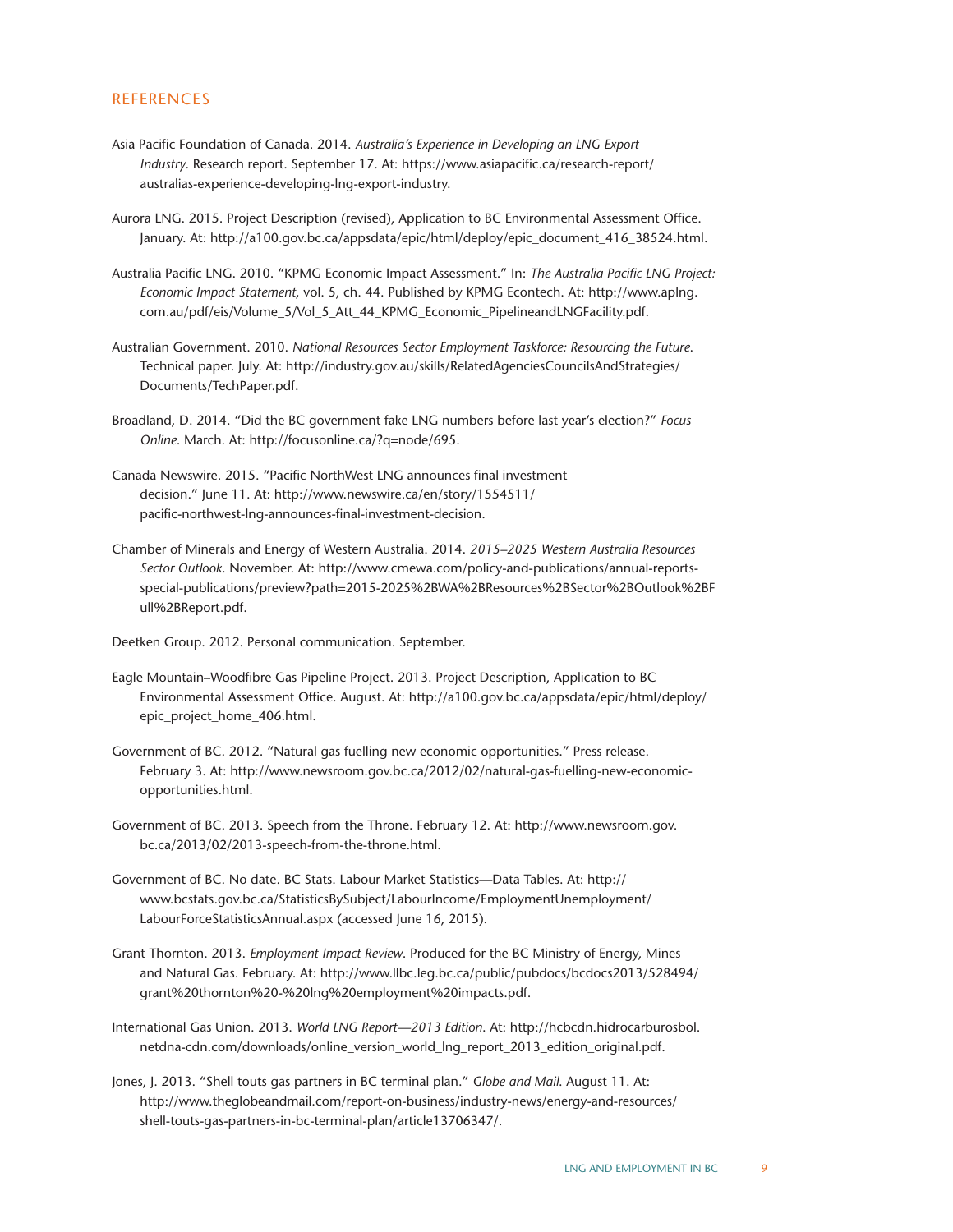- Lee, M. 2012. *Enbridge Pipe Dreams and Nightmares: The Economic Costs and Benefits of the Proposed Northern Gateway Pipeline*. Vancouver: Canadian Centre for Policy Alternatives–BC Office, May. At: http://www.policyalternatives.ca/pipedreams.
- Lee, M. 2014. *Path to Prosperity? A Closer Look at British Columbia's Natural Gas Royalties and Proposed LNG Income Tax*. May. Vancouver: Canadian Centre for Policy Alternatives–BC Office, April. At: https://www.policyalternatives.ca/publications/reports/path-prosperity.
- LNG Canada. 2013. Project Description, Application to BC Environmental Assessment Office. March. At: http://a100.gov.bc.ca/appsdata/epic/html/deploy/epic\_document\_398\_35480.html.
- Marlow, I., and B. Jang. 2014. "The LNG race: The lessons Canada can learn from Australia." *Globe and Mail*. April 12. At: http://www.theglobeandmail.com/report-on-business/international-business/ the-lng-race-the-lessons-canada-can-learn-from-australia/article17946509/.
- O'Neil, P. 2014. "Federal-provincial accord on LNG industry includes use of foreign workers." *Vancouver Sun*. October 3. At: http://www.vancouversun.com/news/ Federal+provincial+accord+industry+includes+foreign+workers/9683565/story. html#ixzz3TXyNLQe0.
- Pacific NorthWest LNG. 2013. Project Description, Application to BC Environmental Assessment Office. July 12. At: http://a100.gov.bc.ca/appsdata/epic/html/deploy/epic\_document\_396\_35854.html.
- Shaffer, M., A. Greer and C. Mauboules. 2003. *Olympic Costs and Benefits: A Cost-Benefit Analysis of the Proposed Vancouver 2010 Winter Olympic and Paralympic Games*. Vancouver: Canadian Centre for Policy Alternatives–BC Office, February. At: http://www.policyalternatives.ca/sites/default/files/ uploads/publications/BC\_Office\_Pubs/olympics\_costbenefit.pdf.
- Statistics Canada. 2013. *Study: Inter-provincial Employees in Alberta, 2004 to 2009*. Analytical Studies research paper series. Catalogue number11F0019M. At: http://www.statcan.gc.ca/dailyquotidien/130904/dq130904b-eng.htm.
- US Federal Energy Regulatory Commission. 2015. *World LNG Estimated April 2015 Landed Prices*. April. At: http://www.ferc.gov/market-oversight/othr-mkts/lng/ngas-ovr-lng-wld-pr-est.pdf.
- West Coast Canada LNG. 2015. Project Description, Application to BC Environmental Assessment Office. January 8. At: http://a100.gov.bc.ca/appsdata/epic/html/deploy/ epic\_document\_429\_38506.html.
- Woodfibre LNG. 2013. Project Description, Application to BC Environmental Assessment Office. November 27. At: http://a100.gov.bc.ca/appsdata/epic/html/deploy/epic\_ document\_408\_36412.html.